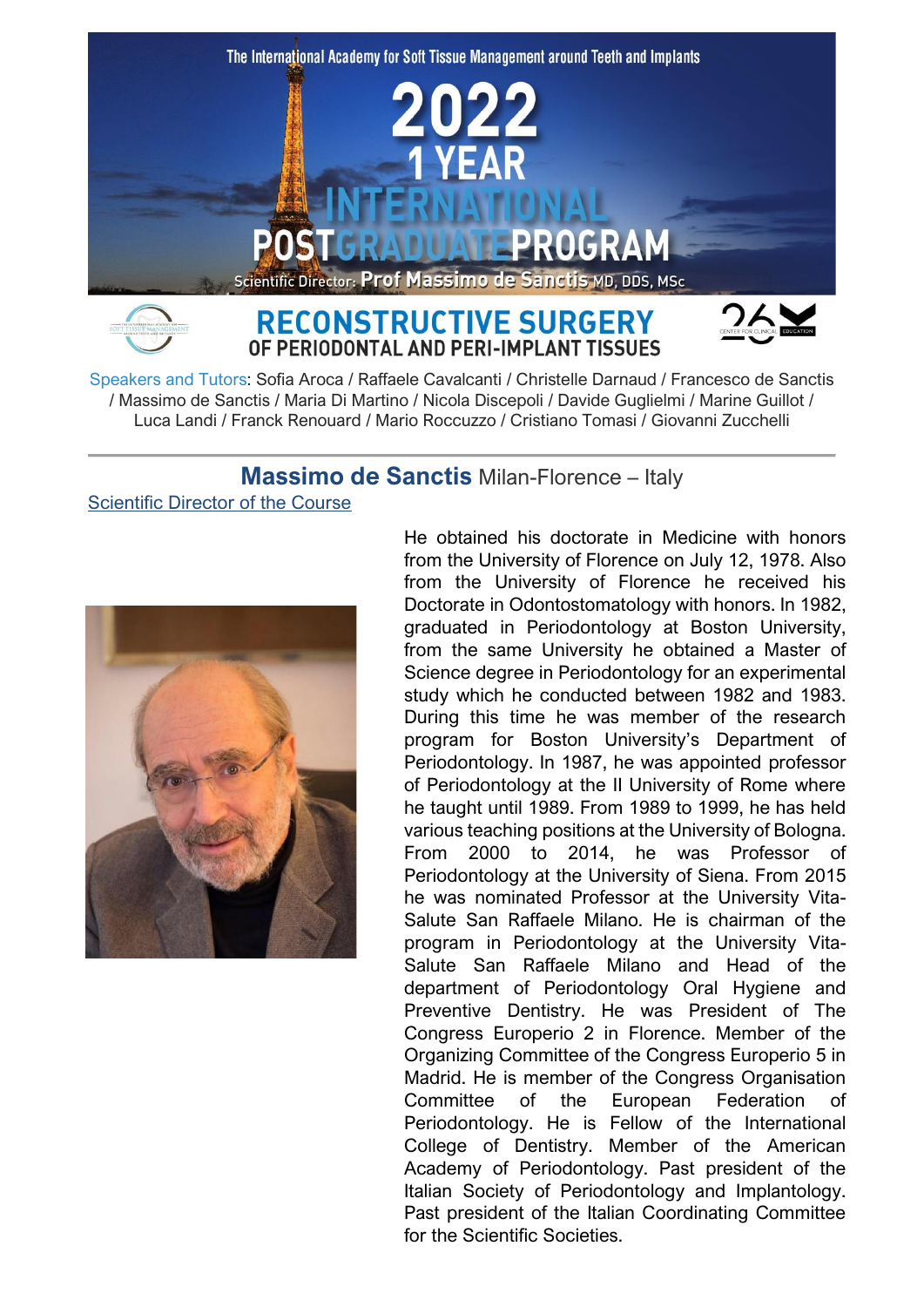



**RECONSTRUCTIVE SURGERY** OF PERIODONTAL AND PERI-IMPLANT TISSUES



# **Sofia Aroca** Paris – France



University Qualifications

1985 Doctor in dental surgical medicine

- 1991 Post-graduate of dental biomaterials. University Paris VII, France
- 1992 Certificate of Periodontology. University Paris VII, France
- 1996 Post-graduate in Periodontology and Oral Implantology. University Paris VII, France
- 2010 PhD University of Szeged Faculty of Dentistry, Hungary
- 2012 Honorary Professor. Szeged Faculty of Dentistry, Hungary

*Academic Appointments*

- 1998-2001 Assistant Professor University Paris VII, France
- 2001 Visiting Professor on Post-graduate in Periodontology and Oral Implantology. University Paris VII, France
- 2008 Visiting Professor University of Szeged Faculty of Dentistry
- 2009 Visiting Professor Bern University, Department of Periodontology
- 2012 Honorary Professor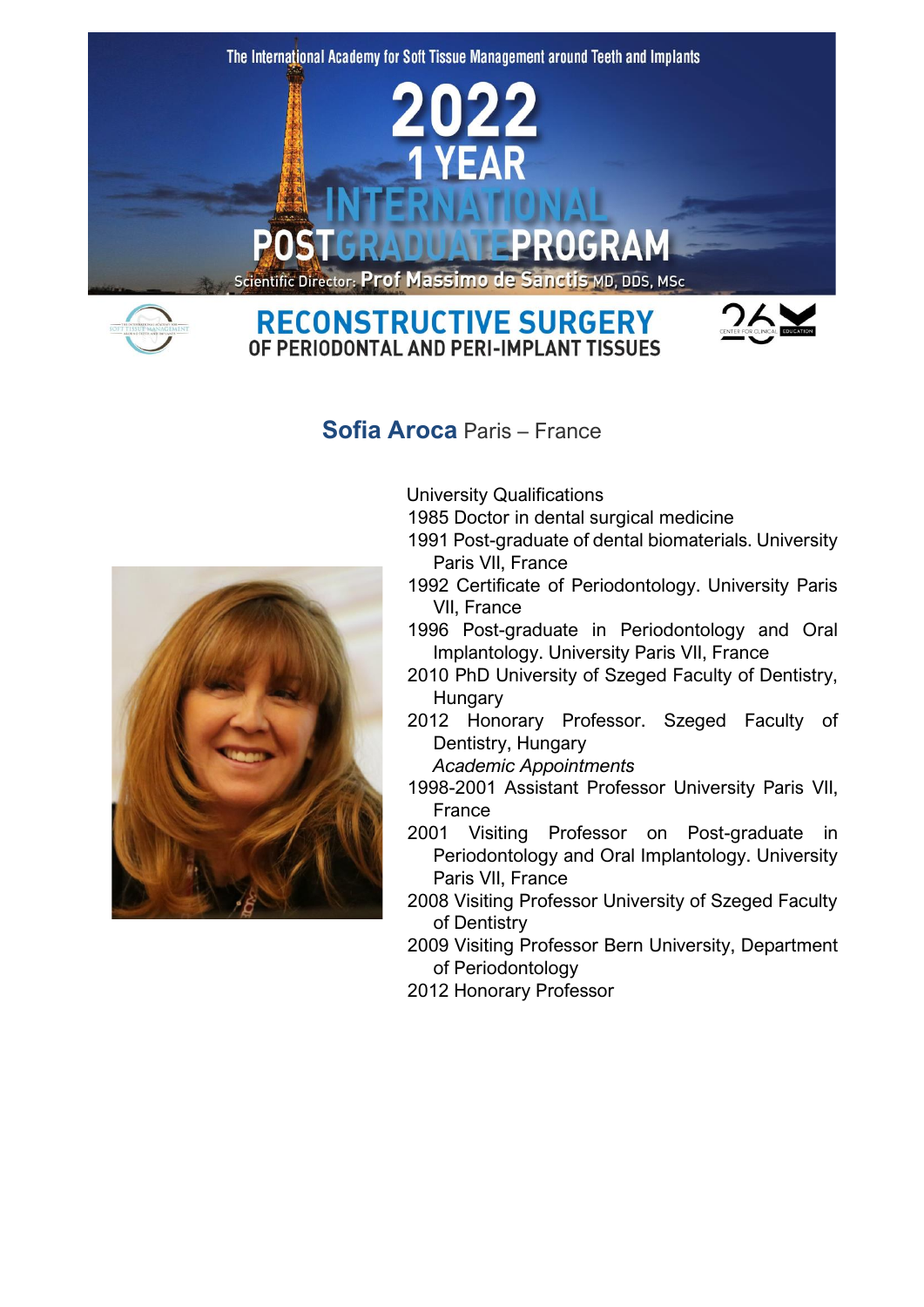

# **Raffaele Cavalcanti** Bari – Italy



Graduated with honors in Dentistry. PhD in Biotechnology Applied to Dental Sciences. Active Member and Board Member, as Treasurer, of the Italian Society of Periodontology and Implantology (SIdP).

ITI Fellow and currently Chairman of the Italian ITI Section.

Author of publications in international journals and co-author of a chapter of the new Textbook Atlas of Periodontology and Implantology edited by SIdP. Invited speaker in international and national courses and congresses on periodontal therapy, periodontal regeneration and periodontal plastic surgery, bone regeneration and soft tissue management in implant therapy.

Currently is adjunct professor of Periodontology at the University of Catania. His clinical activity is limited to periodontology, implantology and oral surgery.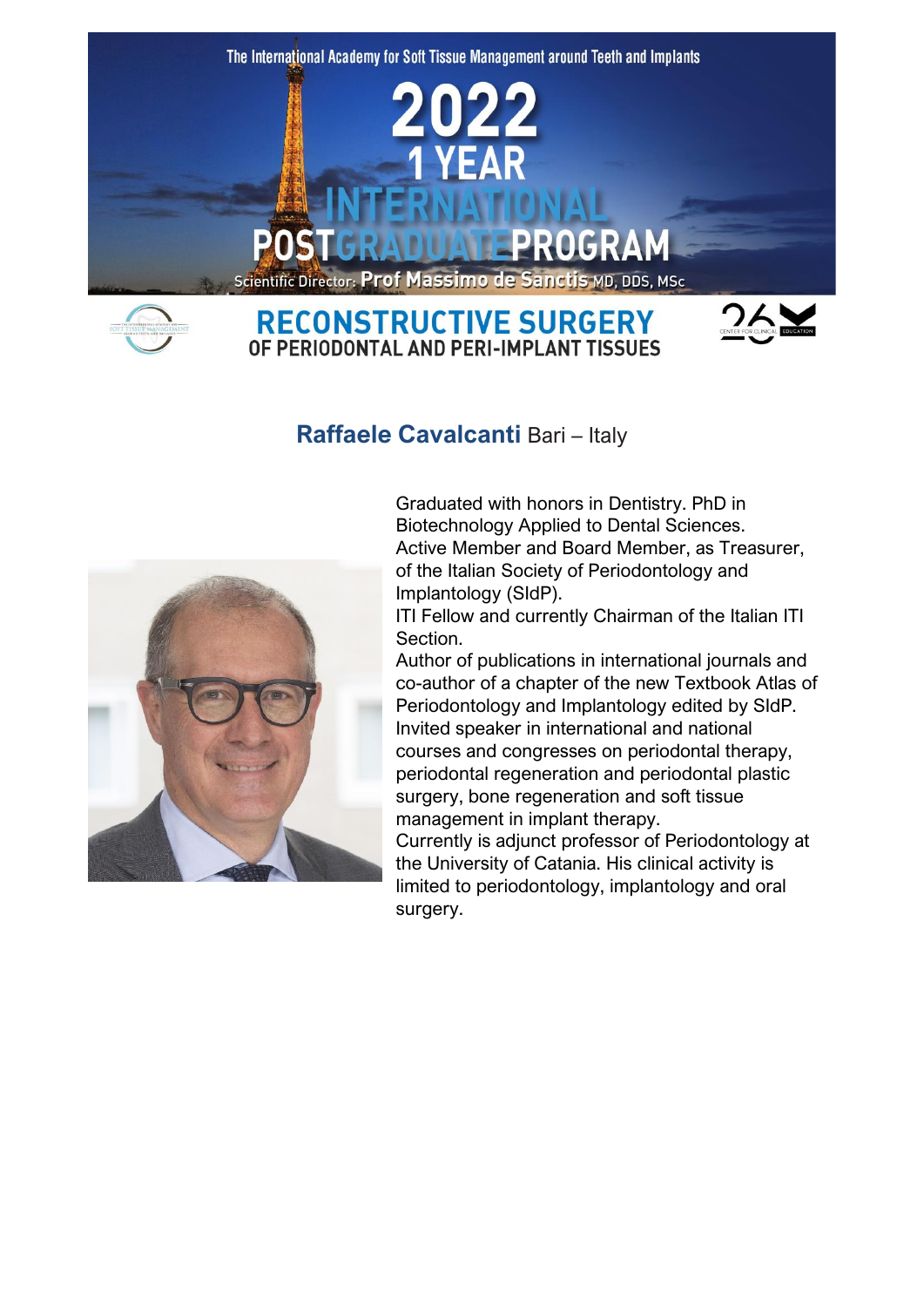The International Academy for Soft Tissue Management around Teeth and Implants



# Scientific Director: Prof Massimo de Sanctis MD, DDS, MSc





**Christelle Darnaud** Paris – France



#### *Profile*:

DDS, MSc, PHD(c) Paris Diderot University, Paris, Former Assistant Professor Private practice 26K, Paris

*Education*:

- $\checkmark$  EFP Postgraduate in Periodontology and Implant **Dentistry**
- $\checkmark$  Master degree in periodontology
- $\checkmark$  Postgraduate studies certificate in Histology, Embryology and Periodontology

*Memberships*

- − EFP ALUMNI
- − SFPIO Paris (Scientific Committee) *Peer-Review*
- − Journal de Parodotologie et d'Implantologie Orale (JPIO)
- − Encyclopédie Médico-Chirurgicale (EMC) *Research Interest:*
	- − Relationship between oral status and cardiovascular status
	- − Periodontal and implant plastic surgery
	- − Periodontal mini-invasive techniques.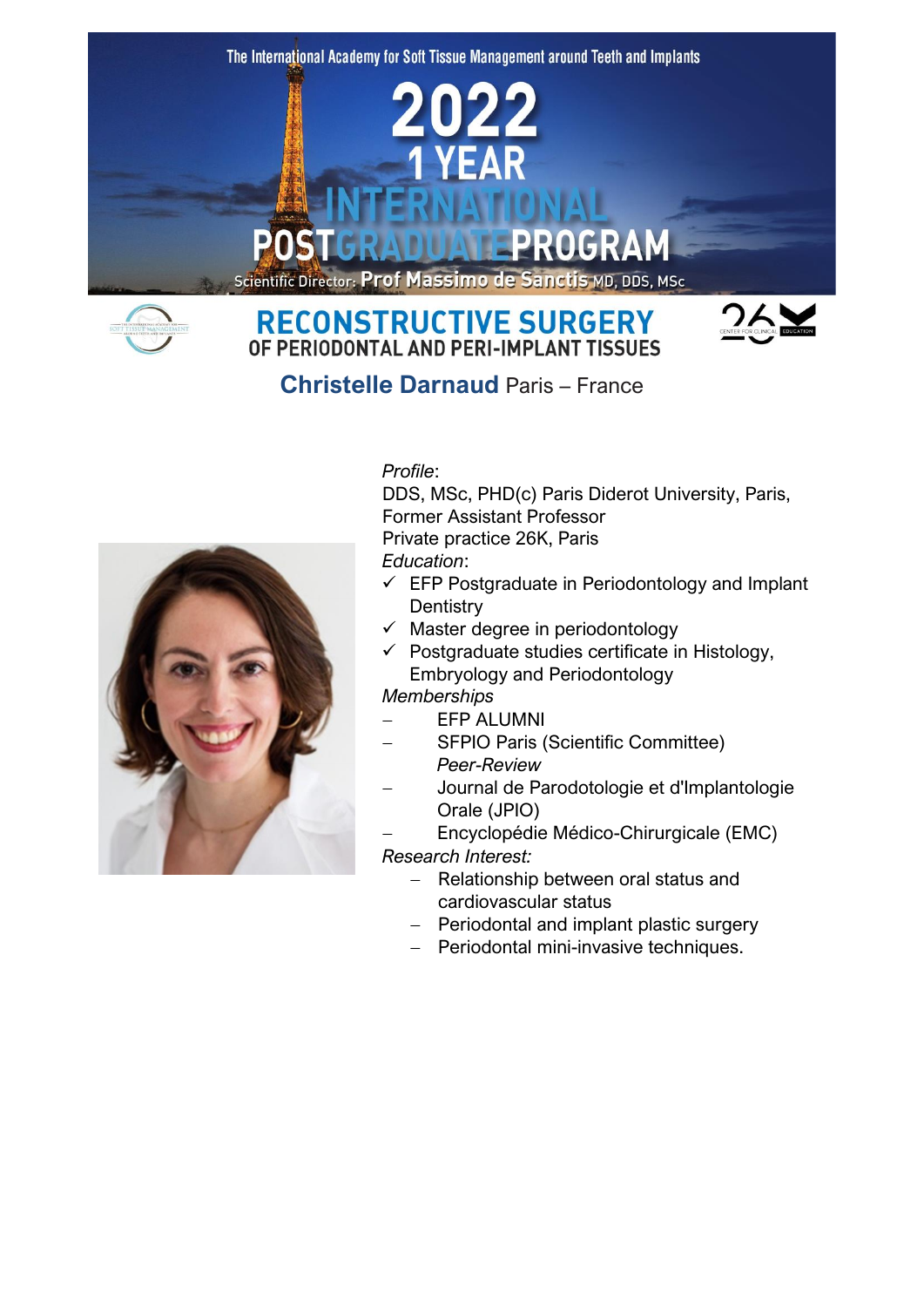

# **Francesco de Sanctis** Florence – Italy / Paris – France



Graduated Dentistry at the University the University of Florence in 2006 he holds at University Complutense of Madrid the Diploma of Magister in Periodontology in 2012. In the same year he approved the examination of the board of the European Academy of Periodontology and he is an active member of the European Federation of Periodontology.

He is also active member of the SIdP (Italian Society of Periodontology and Implantology.

Actually he works at the Massimo de Sanctis dental clinic in Florence and at Sofia Aroca Dental clinic in Paris.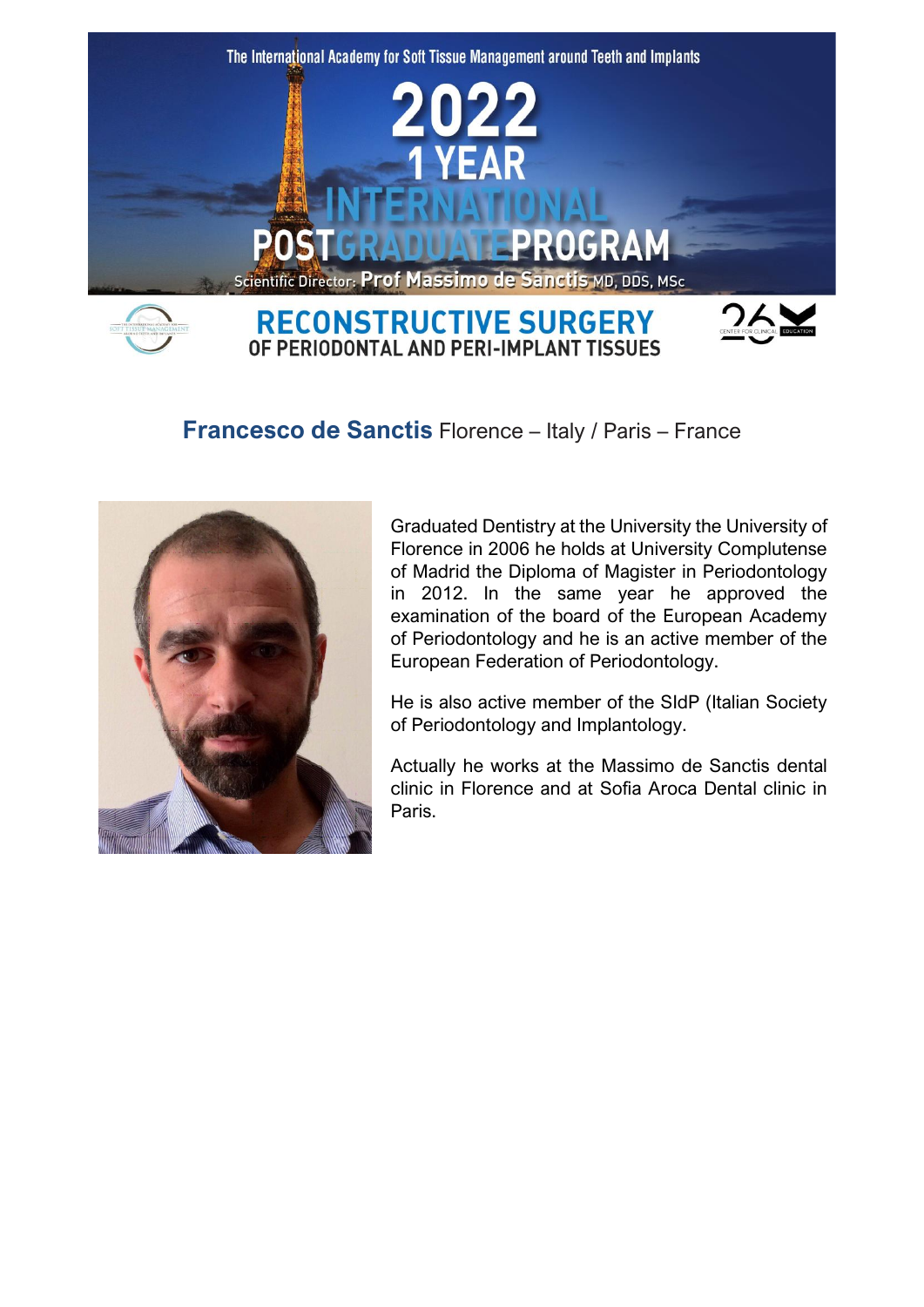

**Maria Di Martino** Milano - Italy



2009. Graduated in Dentistry at the Catholic University - Gemelli Hospital of Rome

2010 – 2013. Clinical assistant in Oral surgery and Implantology at Como Lake Institute of Prof Tiziano Testori.

2014. Master of Science degree in Periodontology at Siena University – Director Prof Massimo de Sanctis.

2018. "G. Vogel Award" for the best clinical case at the Italian Society of Periodontology and Implantology (SIdP).

Since 2010. Private clinical practice mainly dedicated to periodontics and implantology in Switzerland.

Since 2016. Adjunct Professor of Periodontology at the University Vita-Salute San Raffaele Milano.

Enrolled in the department of Periodontology Oral Hygiene and Preventive Dentistry headed from Prof Massimo de Sanctis, she is involved in research, clinical and graduate teaching activities.

Member of the Italian Society of Periodontology and Implantology (SIdP) and of the Swiss Dental Association (SSO).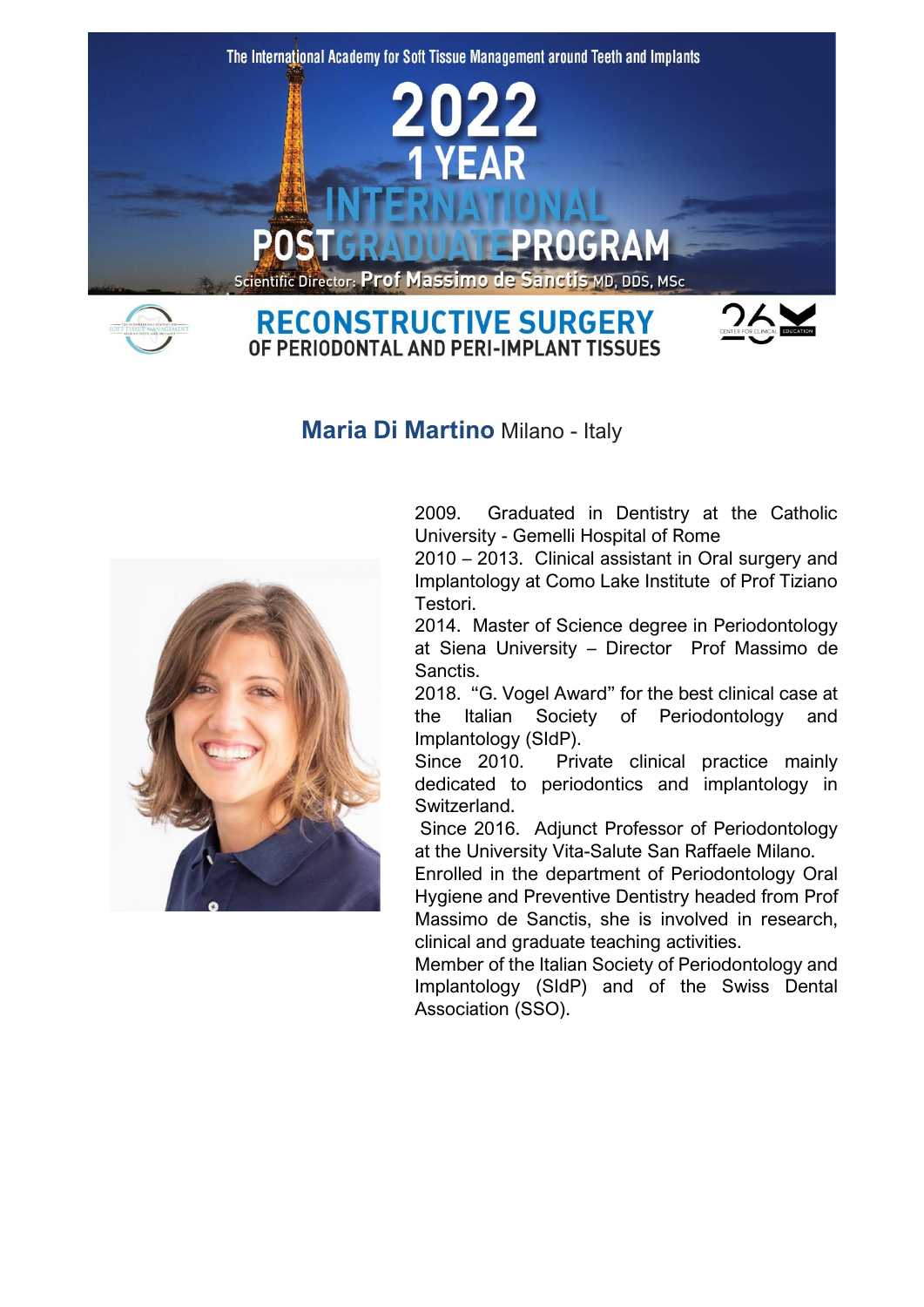

**Nicola Discepoli** Siena – Italy



Degree in Dentistry obtained at the University of Siena on July 2003.

Board of the European Federation of Periodontology (EFP), MSc in Periodontics and Implantology for the Universidad Complutense (Madrid, Spain); PhD obtained in 2014 for the same university.

Previous adjunct Professor at the University of Florence and current Adjunct Professor of Clinical Periodontology at the University of Siena.

Invited Professor at the Postgraduate Program in Periodontics and Implantology at the Complutense University of Madrid (Madrid, Spain).

Active member the Italian Society of Periodontology and Implantology (SIdP) from 2013.

Research activity focused on healing process of periodontal and implant tissues and clinical periodontology.

Clinical activity mainly dedicated to periodontics and implantology.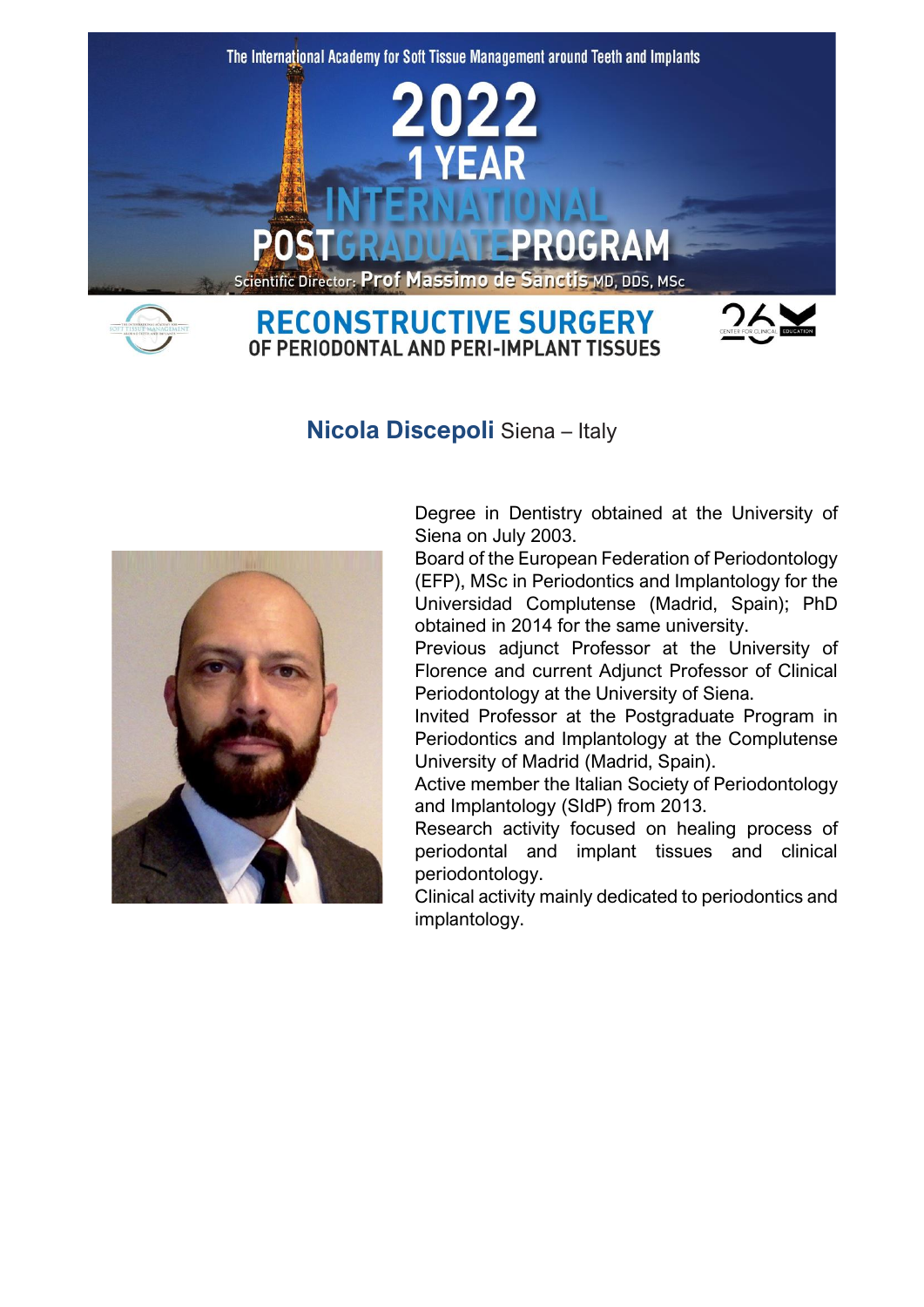

**Davide Guglielmi** Milan – Italy



He graduated Doctor in Dental Medicine (cum Laude) at the Insubria University in 2010. He obtained a postgraduate certificate in Oral Surgery (Milan University) in 2012 (Chief: Prof. Matteo Chiapasco) and in 2014 he has obtained the Master degree in Periodontology (Siena University. He has investigated the field of minimally invasive surgery and aesthetics dentistry focusing on the recovery and preservation of severely compromised teeth.

He works in a private practice from 2011, in 2014 he started his collaboration with Prof. Fabio Gorni (Milan) and from january 2016 he is enrolled in San Raffaele University-Hospital in the Periodontology Department (Chief: Prof. Massimo de Sanctis).

He's a member of the Italian Society of Periodontology and Implantology (SIdP), of the International Team for Implantology (ITI) and the Italian Society of Endodontics (SIE).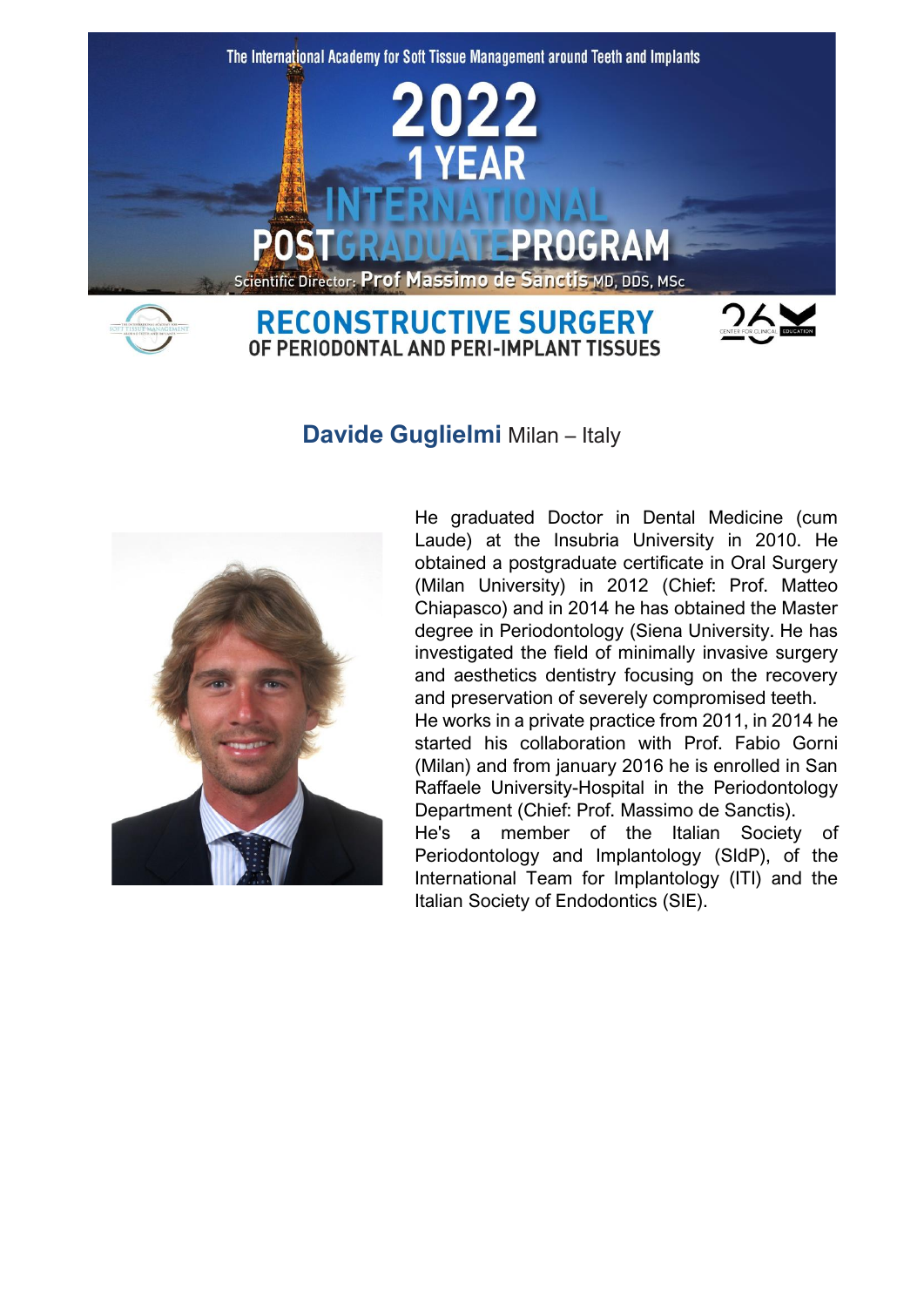The International Academy for Soft Tissue Management around Teeth and Implants

## **Scientific Director: Prof Massimo de Sanctis MD, DDS, MSc**

# **RECONSTRUCTIVE SURGERY** OF PERIODONTAL AND PERI-IMPLANT TISSUES



**Marine Guillot** Paris – France

### Education

Dental Surgery Diploma – 2017 Nissa University International Exchange -2015 Rio de Janeiro University (UFRJ)

*Professional experiences*

dr Aurore Blanc and dr Sofia Aroca dental office - Paris Collaborator; Nissa university - Faculty of Odontology - 2017 – 2018; National College of Occlusodontics - CNO - Marseille - 2017 – 2018; manager of the South-East PACA CNO; « Dentista do Bem» Association - Maues - Amazonia, Brazil – 2015 -Humanitarian Mission *Postgraduate Education*

- ✓ Postgraduate Studies Certificate in Periodontology *2019 – 2020 - Paris Diderot University*
- ✓ CONTINUING EDUCATION IN PERIODONTOLOGY *2019 - 2020*
- ✓ Société Française de Parodontologie et Implantologie Orale - Paris
- ✓ Temporary Anchorage Device Training *- 2019* Rocky Montain Orthodontics - Paris
- ✓ SAPO Clinique Orofacial Clinical Anatomy Diploma *2018*
	- *Paris Descartes University Donation Center*
- ✓ A.E.U SAHOS (Sleep Apnea / Hypopnea Syndrome) *2018 – 2019*
- ✓ Certificate of University Studies: Place of Health Professionals in the Management of SA and Snoring *Nissa University*
- ✓ Postgraduate Studies Certificate in Fixed Prosthesis *2017 – 2018 - Nissa University*
- ✓ Master Degree 1 IN SVS (Science de la Vie et de la Santé) - *2017 – 2018 -* Nissa University

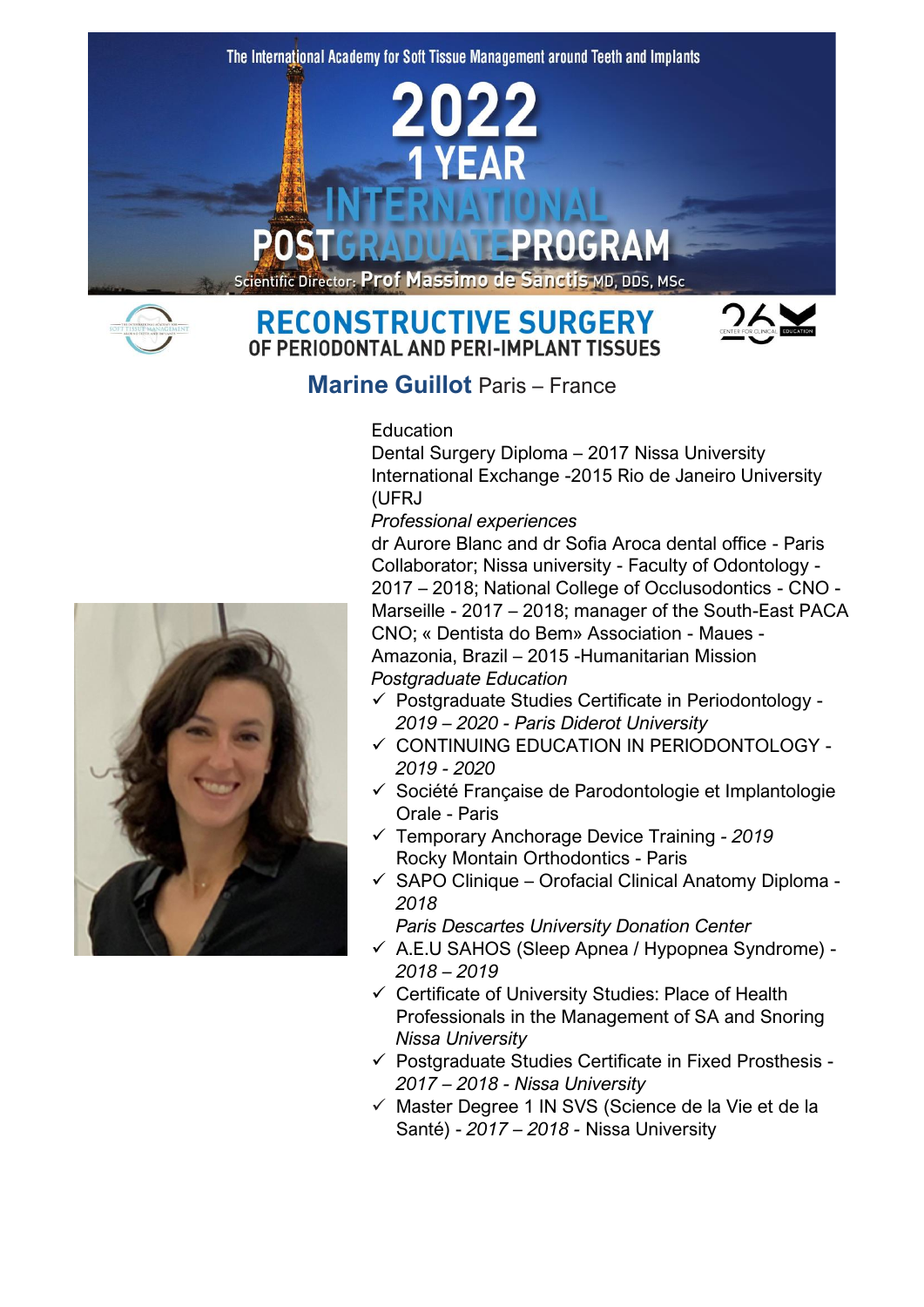



**RECONSTRUCTIVE SURGERY** OF PERIODONTAL AND PERI-IMPLANT TISSUES



**Luca Landi** Rome/Verona – Italy



Graduated with honors in dentistry from the Catholic University of the Sacred Heart of Rome in 1991. Scholarship for studies and research abroad from the University of Florence (1994-96). Certificate in Periodontology (CAGS) at Boston University Goldman School of Dental Medicine (1994-1997). Visiting professor at the University of Modena and Reggio Emilia (1999- 2002) in the Oral surgery Department. Adjunct Professor (2006-08) and lecturer in the Master course in Clinical Periodontology of the University of Siena Dental School. Diplomate from the American Board of Periodontology and Implantology in 2003, active member of the American Academy of Periodontology (AAP) and the Academy of Osseointegration (AO). Active member of the Italian Society of Periodontology and Implantology (SIdP) where he held the position of Secretary (2012-13), Treasurer (2014-17), President-Elect (2018-19) and President (2020-21). Founding member of the Boston University Italian Alumni. Author of publications in international peerrewieved journals and co-author of book chapters on periodontology, implantology and endodontics. Speakers in national and international congresses, dedicates his activity exclusively to periodontology, implantology and oral surgery in his associated offices in Rome and Verona.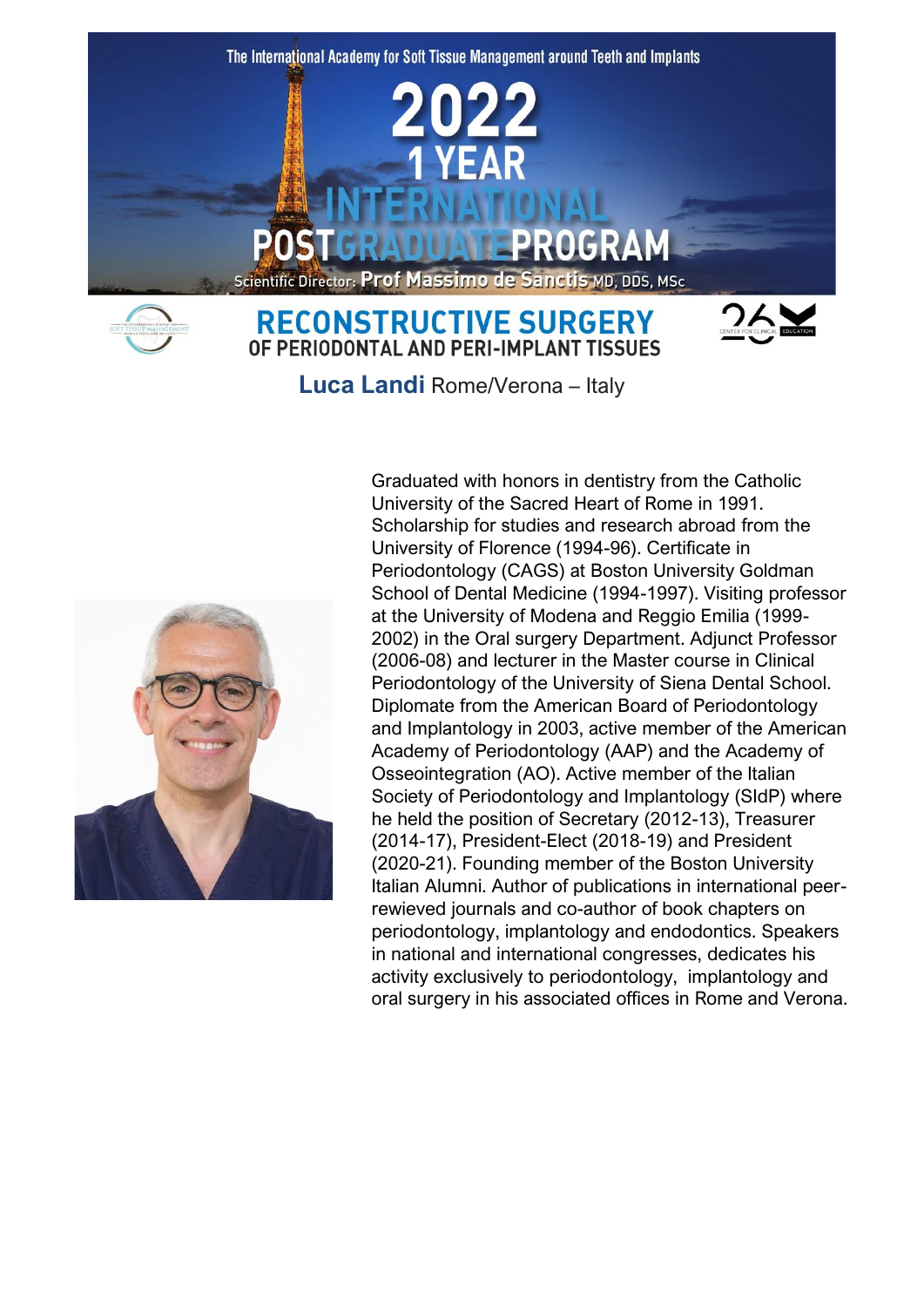

**Franck Renouard**, Paris – France



He graduated of the Dental University of Paris V in 1982. He was assistant of Jean-François Tulasne in the Cranio-Maxillo-Facial Team of Paul Tessier from 1983 to 1988 in Paris. He has published several articles and book chapters. He is author of 3 Text Books with Bo Rangert. The first one " Risk Factors in Implant Dentistry: Simplified Clinical Analysis for predictable Treatment" was published in 10 languages. His new book, co-written with a professional pilot, is about Human Factors and medical errors. He lectures intensively on Simplification on Implants Dentistry (including short implants), Complications, Biomechanics and Bone Grafting procedure. Dr. Renouard was elected to the European Association for Osseointegration executive board in Amsterdam in 2000 and is Past President-for the organization (2006-2008). He is in Private Practice in Paris limited of Oral and Implant Surgery. He is visiting Professor at the Medicine Faculty of Lieges, Belgium.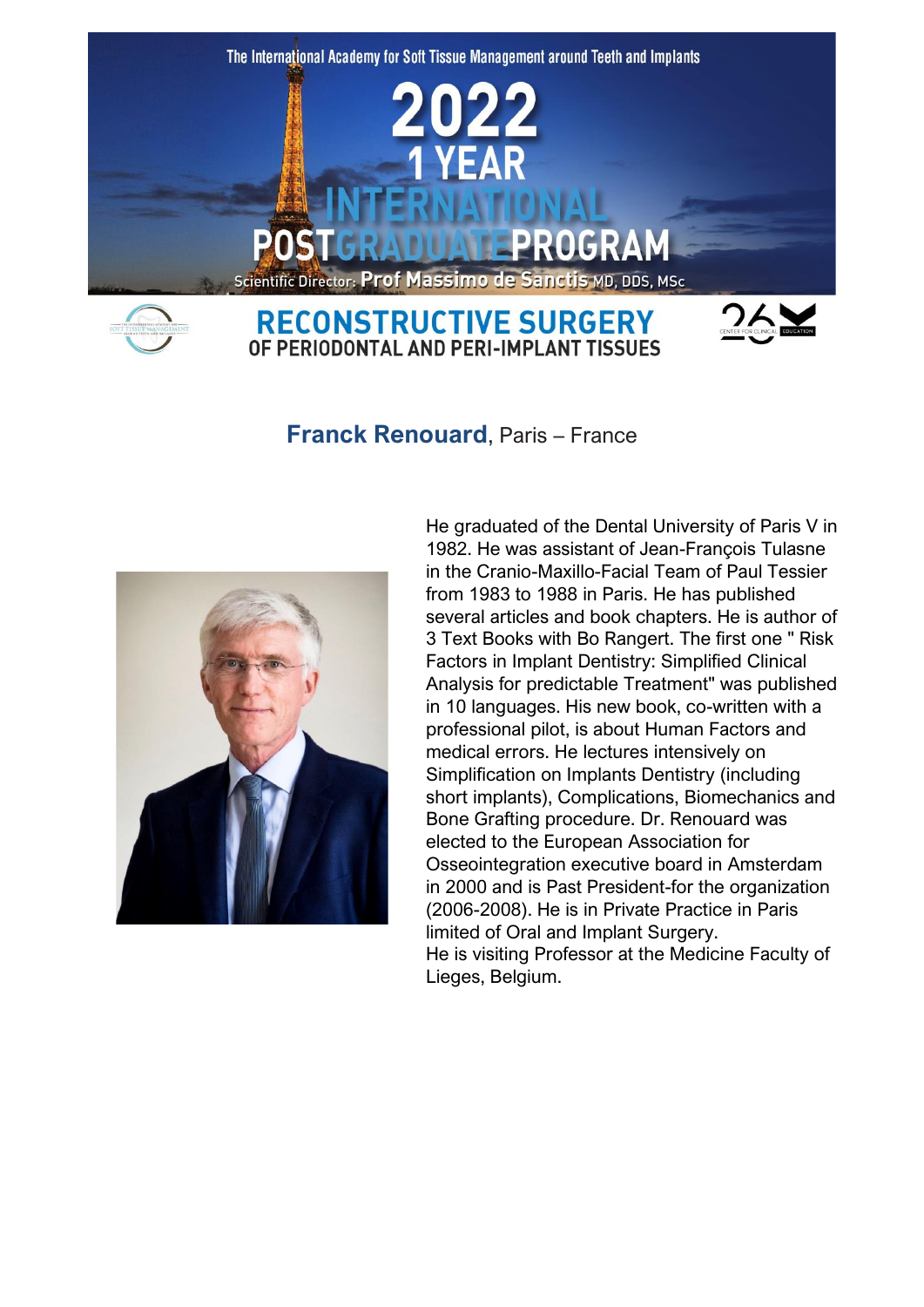

**Mario Roccuzzo** Turin – Italy



He is Lecturer in Periodontology and member of the attending staff of the Division of Maxillofacial Surgery at the University of Torino, Italy. He is an active member of the Italian Society of Periodontology and serves on the editorial board of Clin Oral Impl Res, Int J Perio Res Dent, Int J Est Dent.

He teaches Periodontology in several post-graduate courses at the Universities of Torino and Milano San Raffaele and has been invited to lecture in more than 30 countries of all continents. Awarded for the best clinical presentation at the 2009 EAO Congress and for the best published research article by the German Society of Periodontology in 2010, winner of the 2013 Osteology Clinical Research Prize.

He maintains a private practice limited to Periodontology and Implantology in Torino, Italy.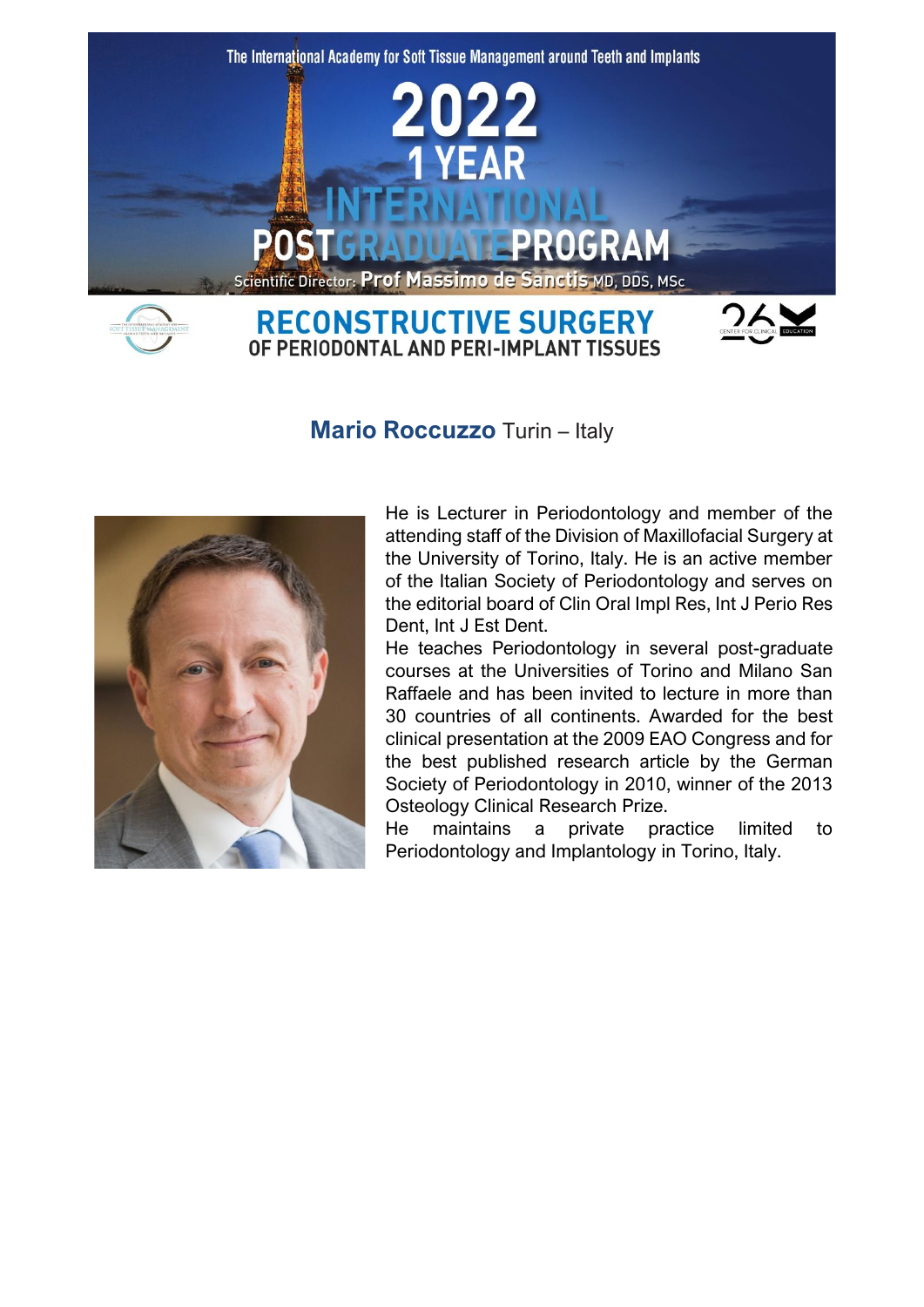

**Cristiano Tomasi** Trento – Italy

OF PERIODONTAL AND PERI-IMPLANT TISSUES



Associate Professor at Depatment of Periodontology, The Sahlgrenska Academy at the University of Gothenburg, Sweden.

Certificate in Clinical Periodontology and Implantology in 2002, University of Gothenburg, Sweden.

In 2003 achieved the Master of Science at the same University.

In 2007 achieved the Doctor degree (PhD) at University of Gothenburg, Sweden, with a thesis regarding nonsurgical periodontal therapy.

Visiting Professor at University of Padova, Italy. Active Member of SIdP (Italian Society of Periodontology and Implantology).